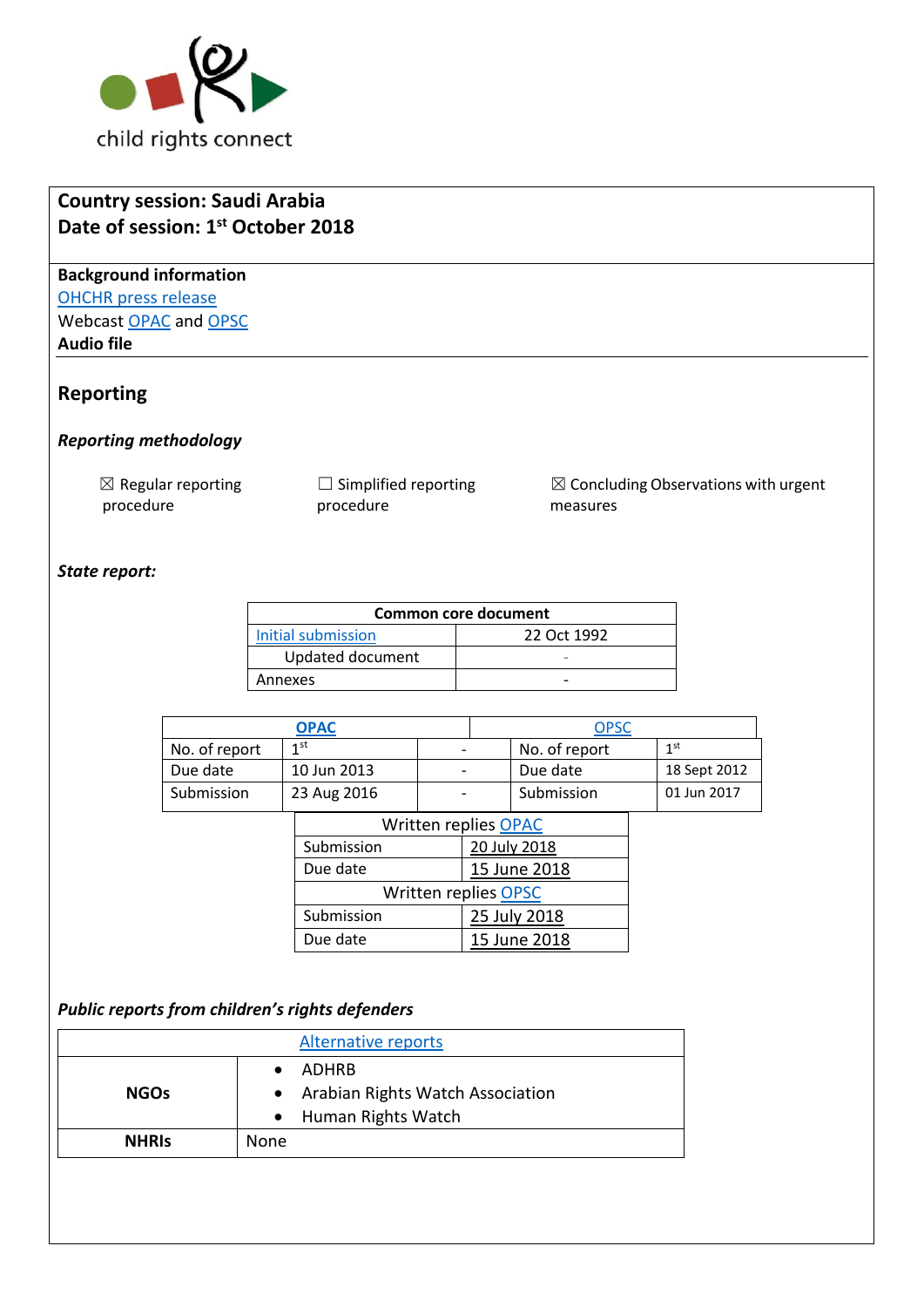

## **State delegation**

The delegation was very large (32 members) and composed by high level staff. It was headed by Dr. Bandar Alaiban President of Saudi Arabia Human Rights accompanied by Ambassador and Permanent Representative of the Kingdom of Saudi Arabia to the UN, staff from the Ministry of Health, the Ministry of Foreign Affairs, the Ministry of Defense, the Ministry of Justice, the Ministry of Education, Member of the Human Rights Commission and of the Humanitarian Aid and Relief Centre.

## **Committee's Task Force members**

| Name & Last Name                  | Country         |
|-----------------------------------|-----------------|
| <b>Clarence Nelson (OPAC)</b>     | Samoa           |
| José Angel Rodrigues Reyes (OPAC) | Venezuela       |
| <b>Jorge Cardona (OPSC)</b>       | <b>Spain</b>    |
| <b>Velina Todorova (OPSC)</b>     | <b>Bulgaria</b> |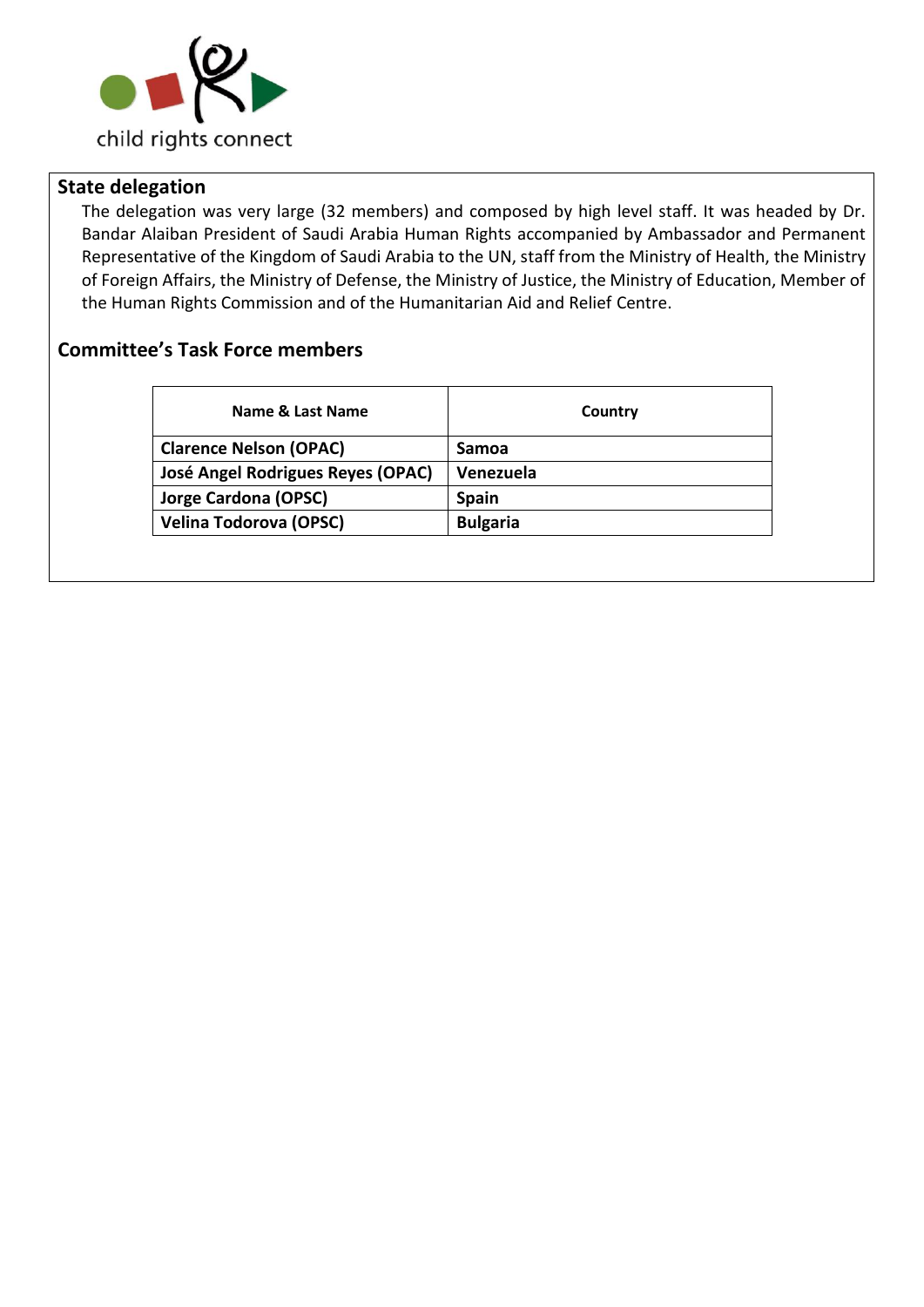

### **Dialogue description**

#### i. Character of the dialogue

The atmosphere was dynamic but with several moments of tension between the delegation and Committee members. The quality of the dialogue was more political rather than technical or focused.

#### ii. General assessment made by the Committee

Regarding OPSC the Committee was aware of the general efforts, but according to them, it urges that the Saudi Arabia criminalize all the full spectrum of the sale of children any form, including through communication technology. Moreover, the Committee raised the issue of "temporary marriage", which needed to be banned immediately. Referring to the DGD 2018, the Committee also stressed the need for security for human rights defenders, including children, which were often persecuted. With regard to OPAC, the conflict in Yemen and the coalition airstrikes on schools and hospitals were on the core of the dialogue. The Committee showed its hope in the implementation of two protocols and expressed again concern about the situation in Yemen; "children must not be considered a collateral damage" were the Chairperson's closing words.

#### iii. Main issues discussed:

#### **OPSC:**

- **General measures of implementation:** The Committee welcomed the general statistic including crimes as well. However, it was concern over the lack of numbers and data on sexual exploitation and sexual tourism. This lack seemed to show that these offences were not criminalized. The lack of data on victims of violence, especially migrant children, were also seen as alarming. The delegation replied that they have a dedicated organism to survey the data, affirming that they do not differentiate between migrant children and the others.
- **Temporary marriage**: The Committee was very concern over the temporary or seasonal marriages and the consequent abandoning of girls and the fact that the report was silent on this issue. The lack of data was also stressed. The Committee asked what kind of measures were taken to prevent temporary marriages in the country and by Saudi abroad. The delegation replied that temporary marriages were part of customs and culture, which would be eradicated through education; moreover, it stated that temporary marriages were banned by the law and all contracts were permanent and that Sharia prohibited coerced marriage, because marriage under Sharia was a consensual affair between a woman and a man.
- **Definitions under OPSC:** The Committee welcomed the Act on suppression of trafficking in persons and the definition of trafficking in person. However, it noted with concern that the State had criminalized the sale of children only in the case of trafficking in persons and not for any purpose and in any form as requested by the OPSC. In this context, temporary marriages and sex tourism abroad were a sale of a child, but these offences could not be prosecuted and criminalized under the Saudi law.
- **Child pornography:** The Committee highlighted that a large number of children exploited and involved in child pornography. It asked about the plans criminalize the exploitation including internet and online solicitation and the viewers. The delegation replied that some activities were undertaken to protect children from sexual exploitation in law and in practice, including through a 2016 conference on sexual exploitation of children online which had put forward several recommendations.
- **Protection of rights of victims:** The Committee asked whether victims of sexual exploitation were considered delinquent and which support they could receive. The delegation stressed that child victims of sexual exploitation and prostitution were not criminalized. The rights of victims of trafficking in persons were defined by the law, which prescribed that they had the right to communication in a language they understood, and the right to medical and psycho-social support.

**OPAC:**

• **Age of recruitment**: The Committee asked about the age of recruitment for military service was 17, in breach of the Optional Protocol, and acknowledging that the 17-year-olds were placed on temporary one-year probation, asked for guarantees that they would not be sent into active service. Moreover, it asked about the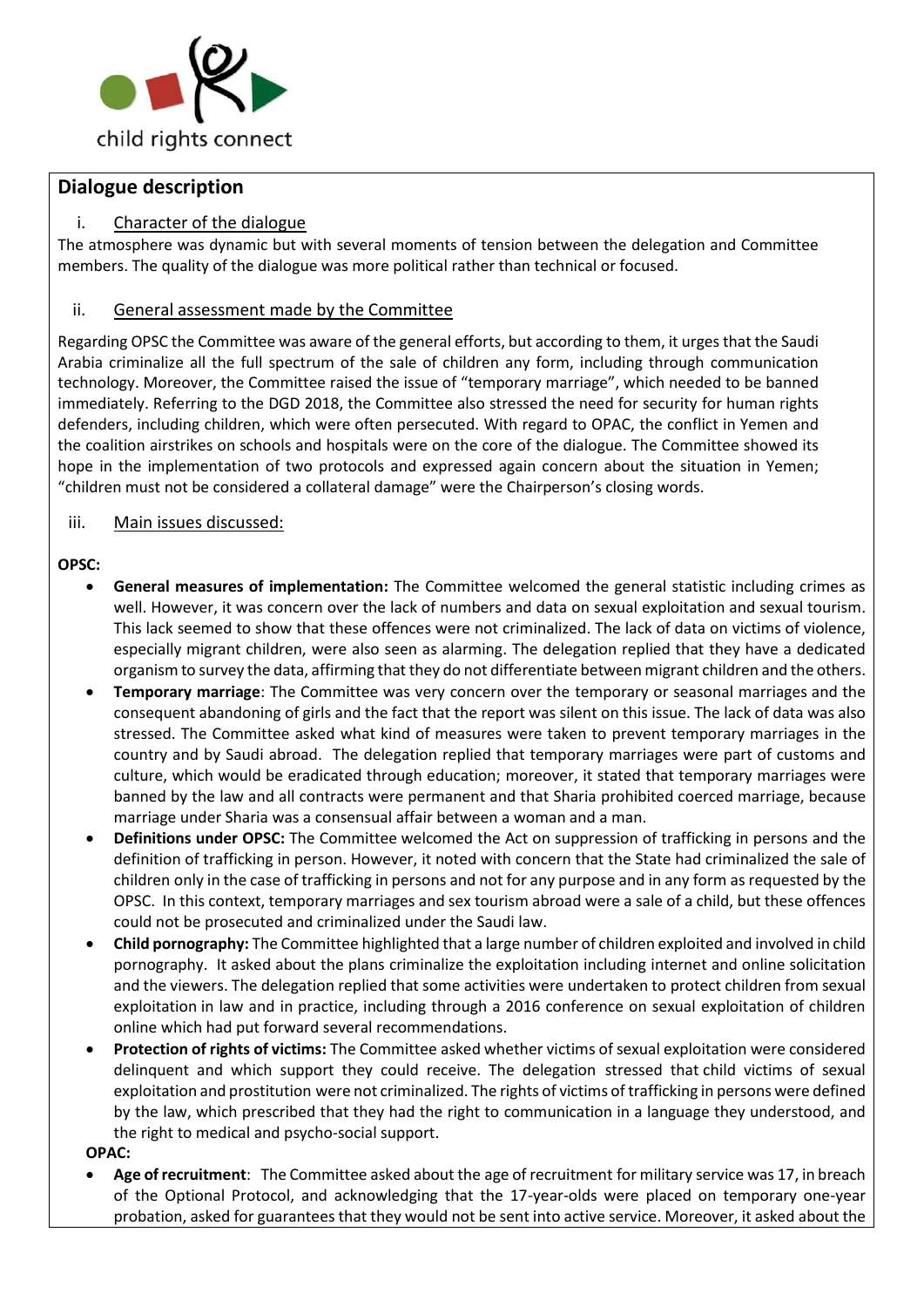

age determination. The Committee were concerned over the fact that recruitment of children into armed groups by non-State actors and was prohibited in the law, but not criminalized.

- **Conflict in Yemen:** The Committee expressed again its concern about the conflict in Yemen and had asked Saudi Arabia to provide information on investigations into children killed in Yemen by the coalition airstrikes. Moreover, the Committee was concern about investigation on such cases, due to: the non-impartiality of the Team made by the coalition; the small number of cases investigated and persecuted. It also asked about measures taken by the coalition to protect the rights of children in Yemen. The delegation replied that the coalition's operations were fully compliant with the international humanitarian law. Furthermore, it sait that a joint task force had been set up with the legitimate Yemeni Government to investigate all violations of international humanitarian law and customary law; it had investigated several accidents and had recommended the prosecution of offenders and restitution to victims.
- **Monitoring:** The Committee was very concern about the monitoring and follow-up of violations against children under OPAC made by the Saudi Human Rights Commission, due to lack of impartiality.
- **Enforcement of laws:** The Committee questioned the delegation about information on enforcement, in terms of numbers of prosecution and its results.
- **Reintegration of victims:** The Committee questioned the delegation whether the victims of trafficking and sexual exploitation received the necessary social and psychological support. The delegation has highlighted that they have advanced greatly on the topic, high lightening that all commissioners passes through trainings and their capabilities tested.

## **Recommendations of the Committee**

In its [Concluding Observations,](https://tbinternet.ohchr.org/_layouts/treatybodyexternal/SessionDetails1.aspx?SessionID=1222&Lang=en) the Committee drew attention to the need of **measures** concerning the following areas:

**OPSC**

- **Civil society:** The urges the State party to release human rights defenders working on children's rights, who remain in detention, and ensure the free, active and meaningful participation of children, communities and civil society organizations in the implementation of the Optional Protocol.
- **Sexual exploitation of children in travel tourism:** The Committee recommends that the State party widely disseminate the World Tourism Organization's global code of ethics for tourism among travel agents and tourism agencies and encourage operators in the travel and tourism industry to become signatories to the Code of Conduct for the Protection of Children from Sexual Exploitation in Travel and Tourism. It also urges the State party to impose appropriate penalties on the perpetrators of sexual exploitation of children in travel and tourism**.**
- **Measures adopted to prevent offences prohibited under the Protocol:** Committee recommends that the State party accelerate the adoption of a national response for preventing and addressing online child sexual exploitation and abuse, in close collaboration with relevant industries and organizations, consisting at a minimum of: a national policy to prevent and respond to online child sexual exploitation and abuse through an appropriate legal framework; and a dedicated coordination and oversight entity with specific analysis, research and monitoring capabilities; a strategy for preventing online child sexual exploitation and abuse, including a public education programme to raise awareness and mandatory school education on online behaviour and safety, and for increasing knowledge and reporting of online child sexual exploitation and abuse offences; the participation of children in the development of policies and practices; industry engagement to block and remove online child sexual exploitation and abuse content, report incidents to law enforcement authorities and develop innovative solutions; close cooperation with organizations working to end child sexual exploitation online; and ethical and informed media reporting; a dedicated, proactive, responsive and victim-focused criminal justice system with a trained police force, prosecution and judiciary; management of offenders to prevent reoffending, nationally and internationally; and a national database linked, through the National Central Bureau, to the International Criminal Police Organization (INTERPOL) International Child Sexual Exploitation image database.